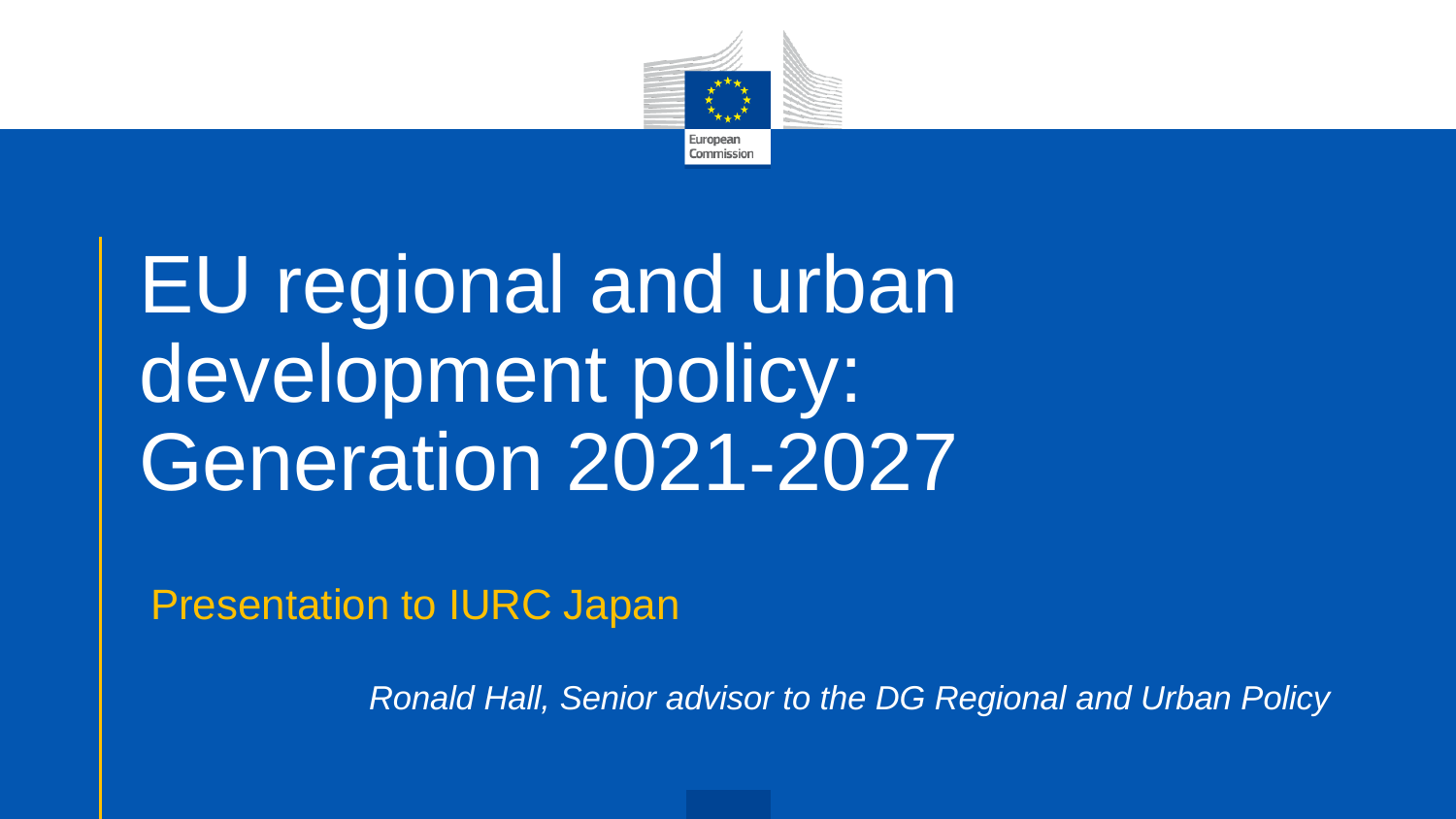### **The numbers: Multiannual Financial Framework 2021-2027 and NextGenerationEU**





**A European Union** Programme

- **1. Single market, innovation and digital €132.8 billion €10.6 billion €143.4 billion**
- **2. Cohesion, resilience and values €377.8 billion €721.9 billion €1 099.7 billion**
- **3. Natural resources and environment €356.4 billion €17.5 billion €373.9 billion**
- **4. Migration and border management €22.7 billion - €22.7 billion**
- **5. Security and defence €13.2 billion - €13.2 billion**
- **6. Neighbourhood and the world €98.4 billion - €98.4 billion**
- **7. European public administration €73.1 billion - €73.1 billion**

**MFF NextGenerationEU TOTAL**

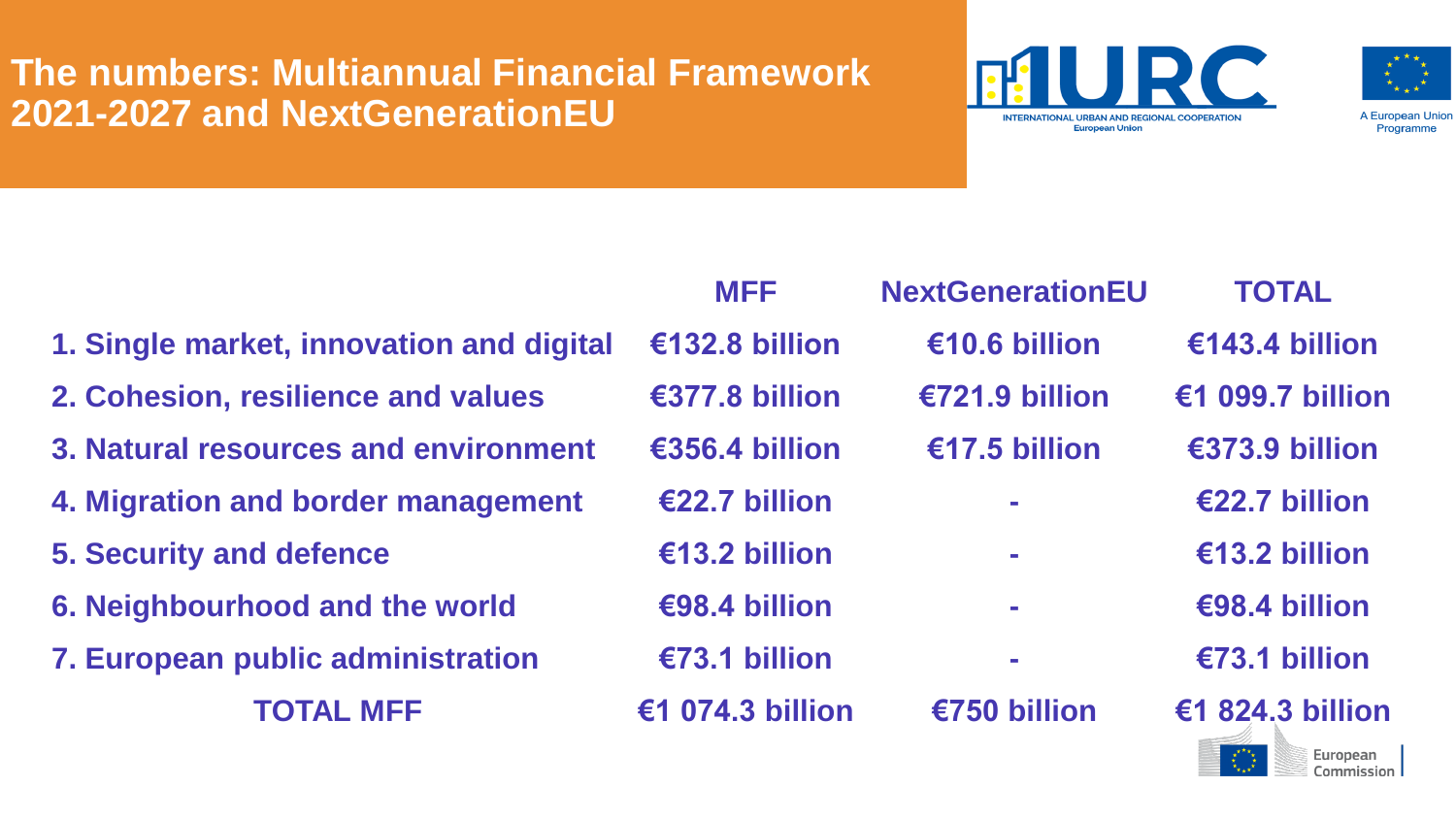### CPR: a single rulebook for eight shared management funds

- **European Regional Development Fund (ERDF)**
- **Cohesion Fund (CF)**
- **European Social Fund Plus**
- **European Maritime Fisheries and Aquaculture Fund**
- **Just Transition Fund (new)**
- **Asylum, Migration and Integration Fund**
- **Border Management and Visa Instrument,**
- **Internal Security fund**
- = Rural development no longer covered

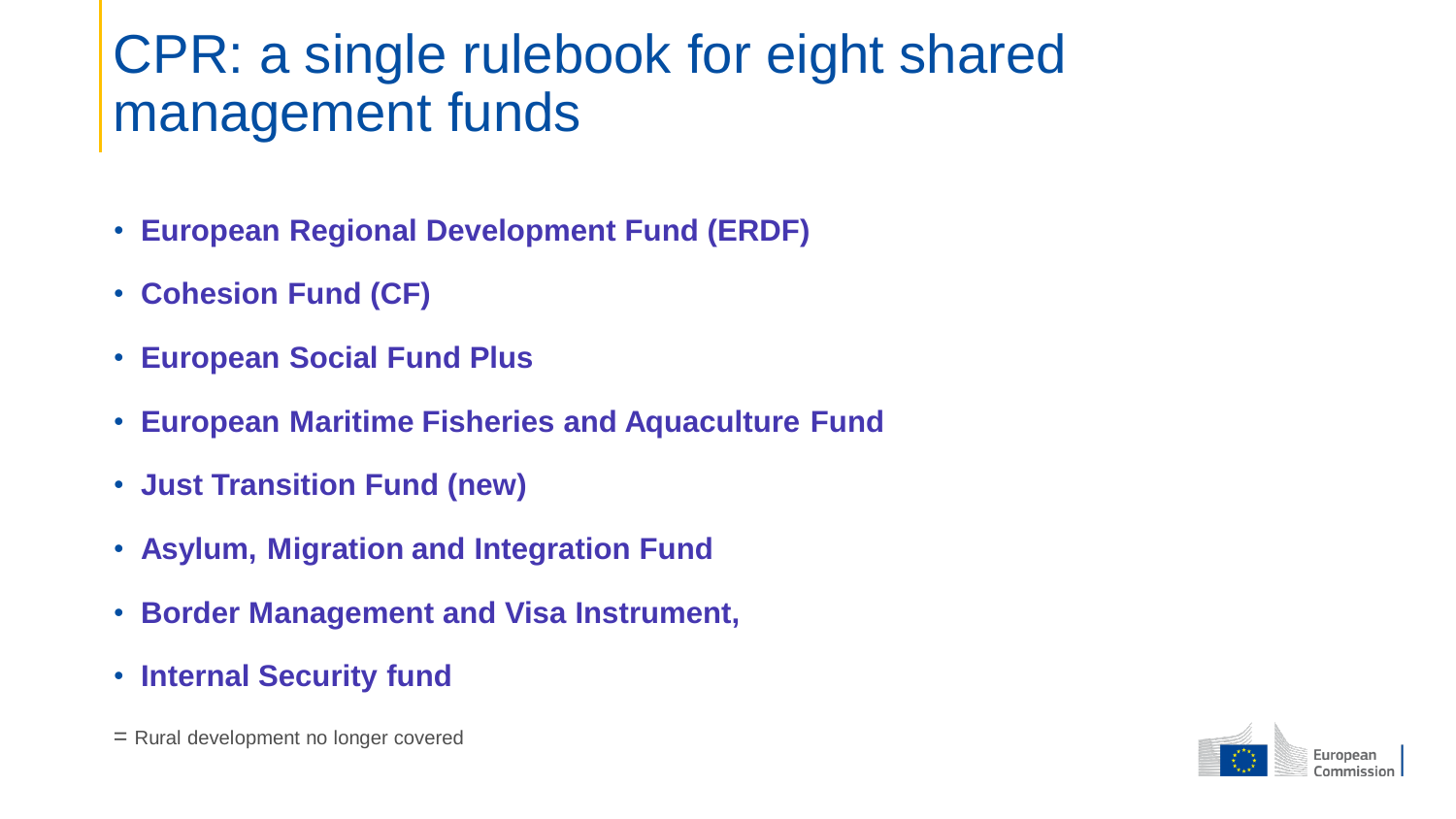### **Next Generation EU: overview**





A European Unior Programme

| <b>Regions,</b><br>companies and<br><b>citizens</b>                                                                                                                                                                           | <b>Companies</b>                                                      | <b>Health sector</b>                                                                                                          |
|-------------------------------------------------------------------------------------------------------------------------------------------------------------------------------------------------------------------------------|-----------------------------------------------------------------------|-------------------------------------------------------------------------------------------------------------------------------|
| Twin green and digital transitions                                                                                                                                                                                            |                                                                       |                                                                                                                               |
| European Recovery and<br><b>Resilience Facility</b><br>REACT-EU (cohesion<br>$\bullet$<br>policy)<br>Reinforced cohesion and<br>$\bullet$<br>rural development<br><b>Reinforced Just Transition</b><br>$\bullet$<br>Mechanism | InvestEU                                                              | New Health<br>Programme,<br>EU4Health (funded<br>through the MFF)<br><b>Reinforced Horizon</b><br>Europe<br>Reinforced rescEU |
|                                                                                                                                                                                                                               |                                                                       |                                                                                                                               |
| <b>European Commission &amp;</b><br><b>Member states</b>                                                                                                                                                                      | <b>European Investment Bank</b><br>& other public finance<br>partners | <b>European Commission</b>                                                                                                    |



*Source*: European Commission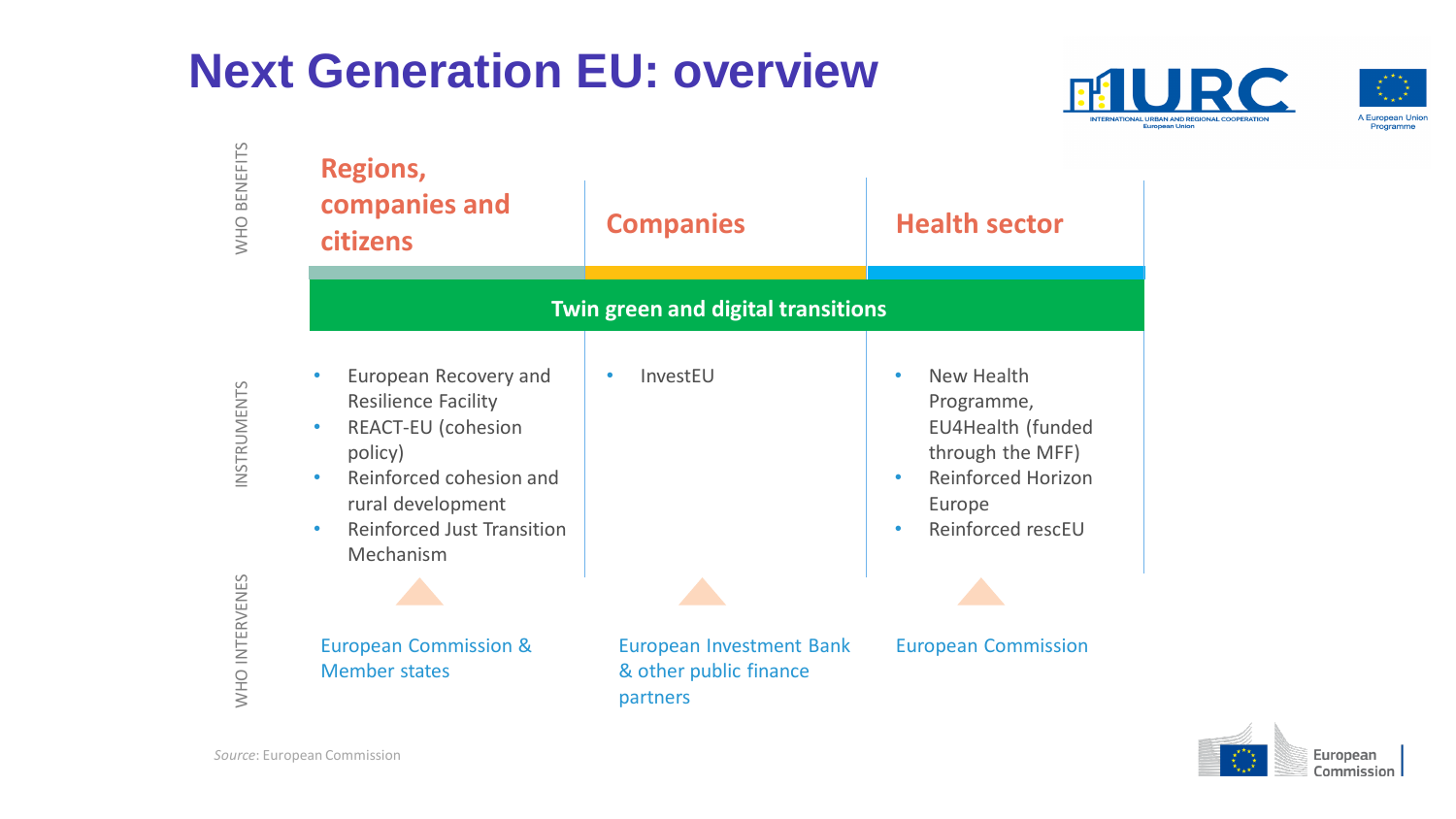

#### Investment for jobs and growth goal (ERDF and ESF+) eligibility, 2021-2027

Categories of regions

- Less developed regions (GDP/head (PPS) less than 75% of the EU-27 average)
- Transition regions (GDP/head (PPS) between 75% and 100% of the EU-27 average)
- More developed regions (GDP/head (PPS) above  $100\%$  of the EU-27 average)



GDP/head: average 2015-2016-2017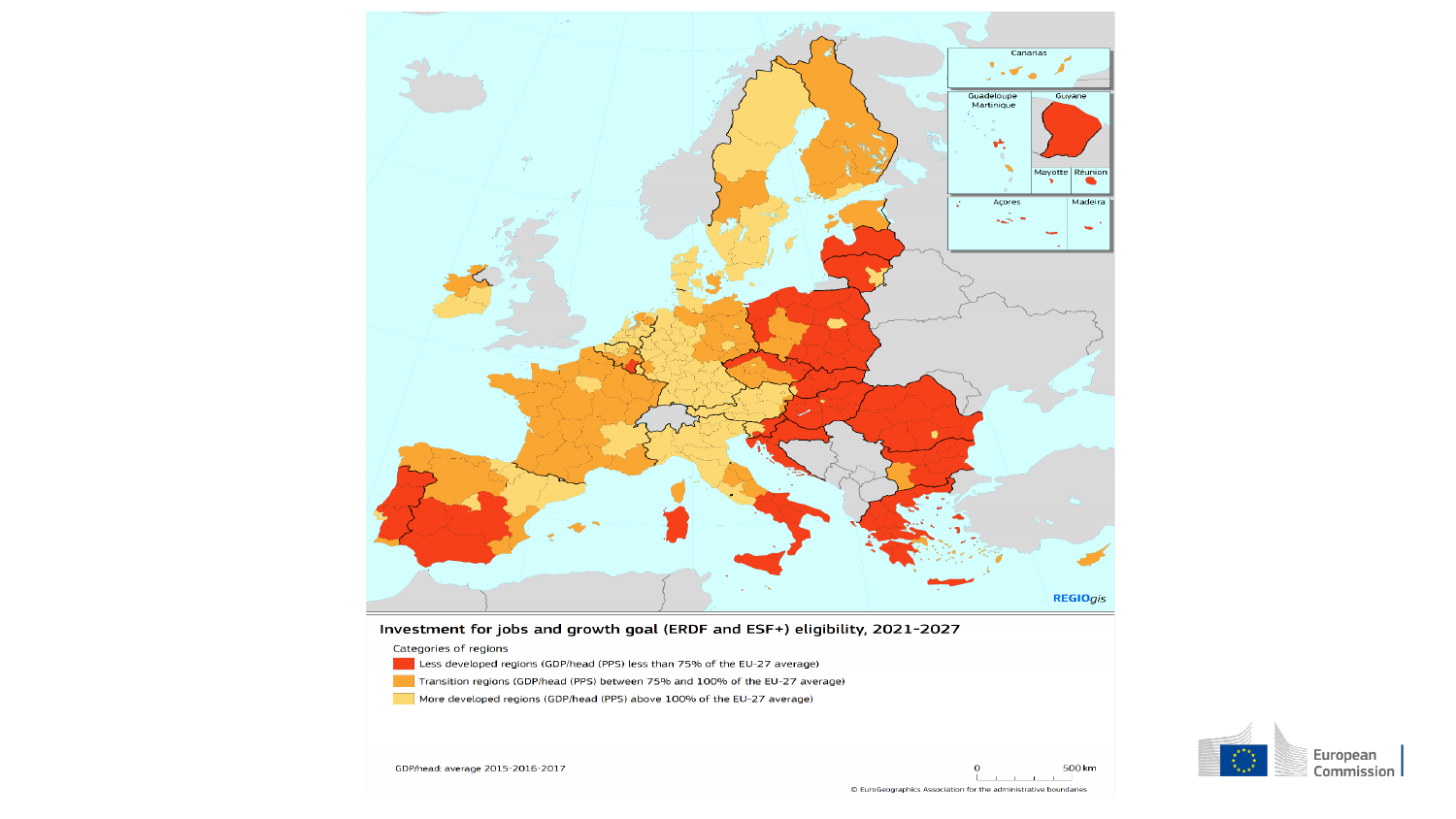# Priority objectives, 2021-27

Policy objectives designed to achieve:

- 1. A **more competitive and smarter** Europe (innovative and smart economic transformation and ICT connectivity)
- 2. A **greener, low-carbon** transition towards a net zero carbon economy and a more resilient Europe, including energy transition, green and blue investment, circular economy, climate change mitigation and risk management
- 3. A **more connected** Europe (enhancing mobility)
- 4. A **more social and inclusive** Europe
- 5. A Europe **closer to citizens** with more sustainable development of urban, rural and coastal areas including local initiatives

+ Capacity building and cooperation with partners within and outside Member States - horizontal priorities in all specific objectives

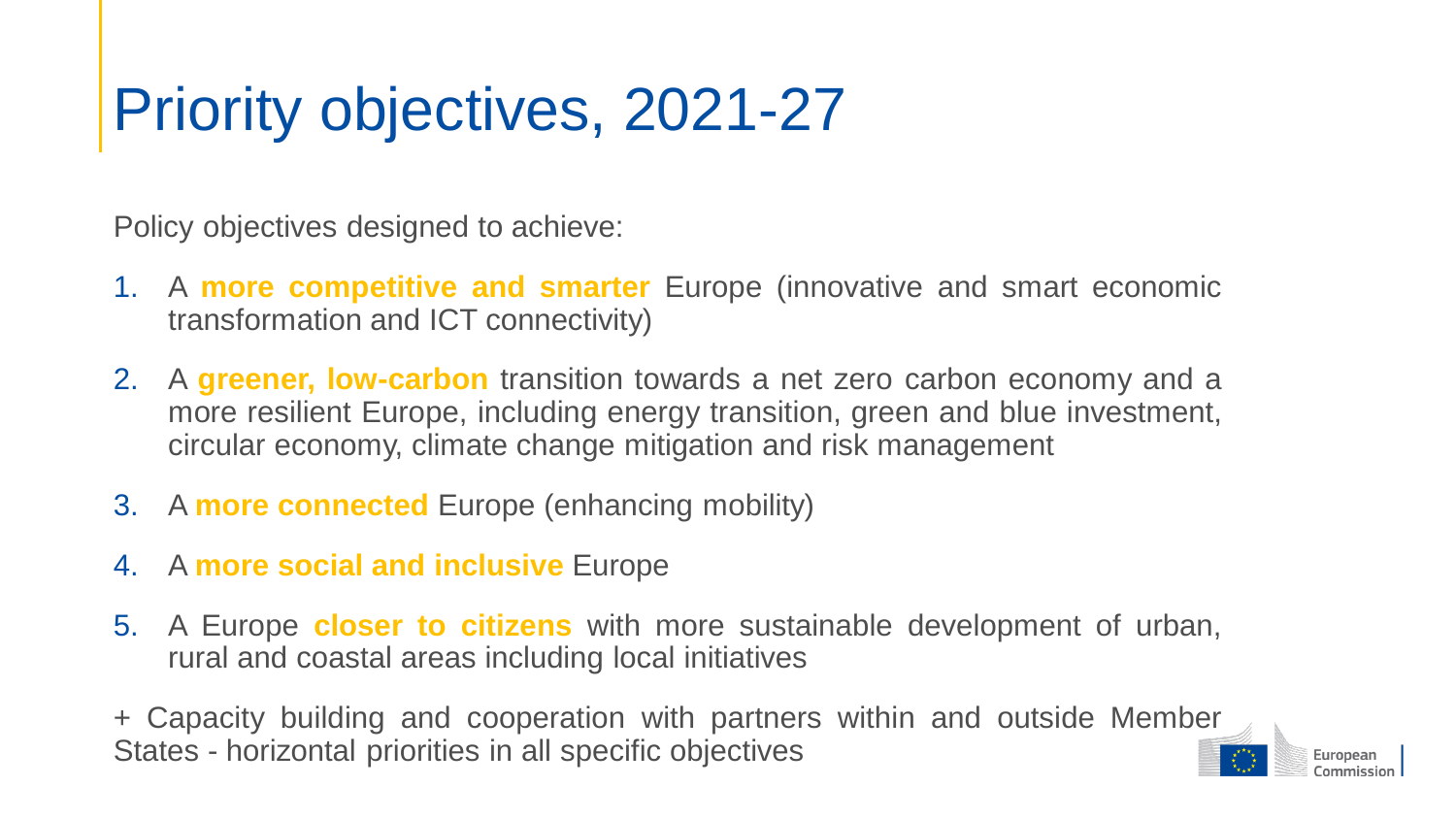# Policy objective 5: territorial tools

- All instruments have to be based on local strategies
- Simplified rules for all the tools
- Available tools:
	- Integrated territorial investments (ITIs)
	- Community-led local development (CLLD)
	- Other territorial tools designed by Member States
- **Bottom-up approach** endorsed, by empowering cities and local communities to identify their own priorities and projects in a participatory way

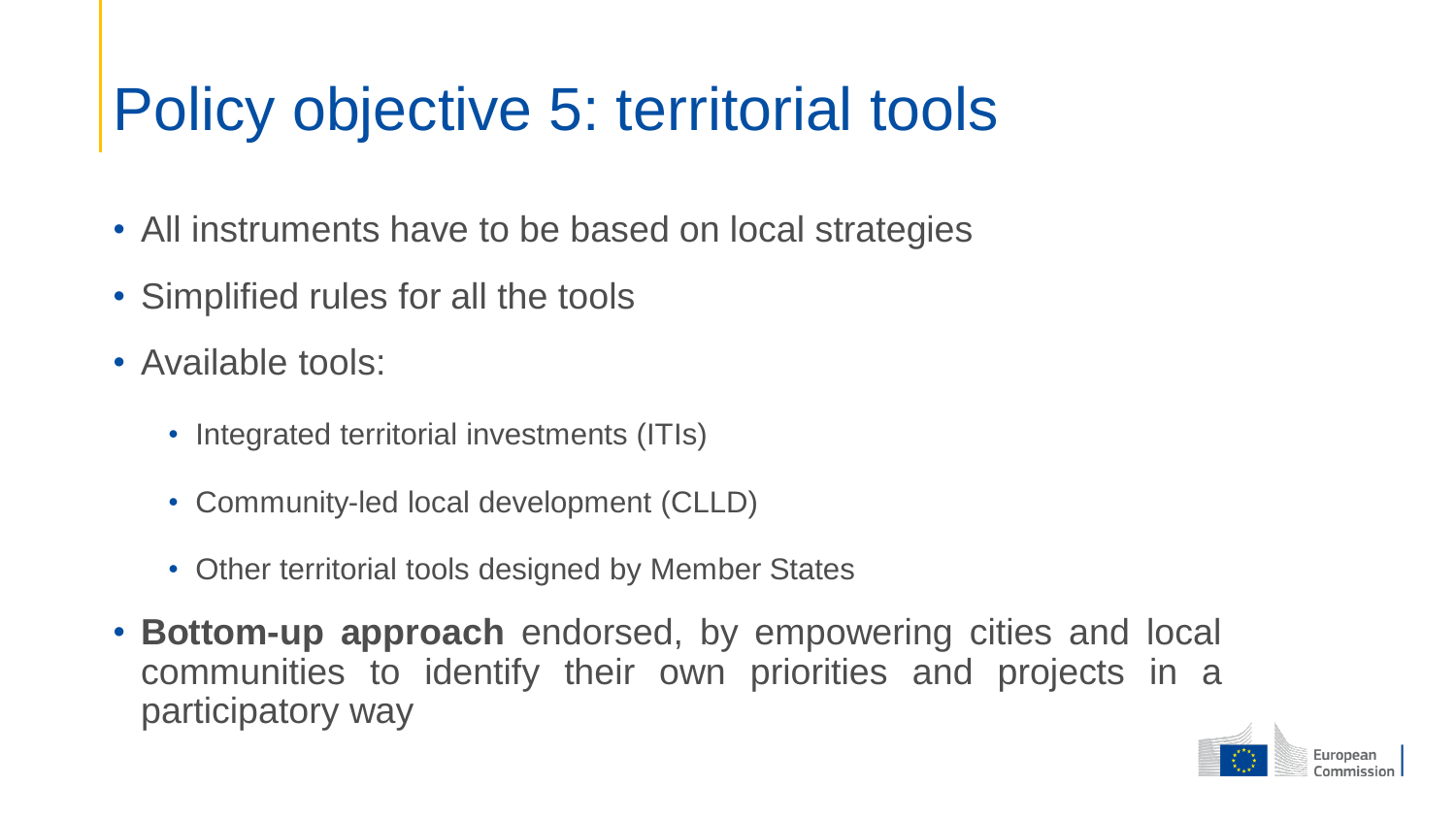## Sustainable urban development

- New dedicated specific objective for integrated development of urban areas
- 8% of ERDF to go to urban development, delivered through local development partnerships with different tools
- Requirement for local development strategies local ownership
- European Urban Initiative: a coherent approach to capacity building, innovative actions, knowledge and policy development and communication (Urban Agenda of the EU)

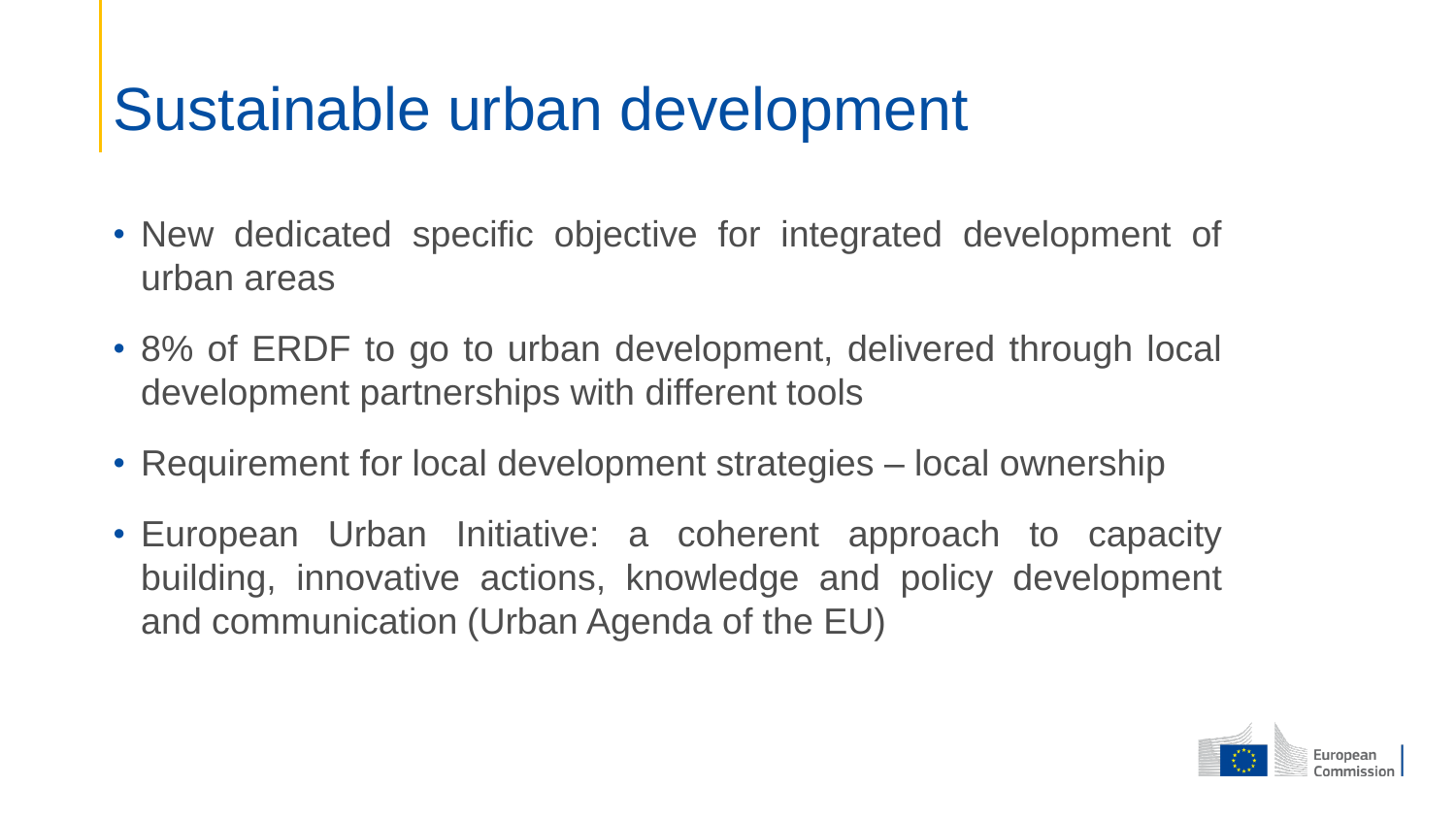## A new European Urban Initiative

### • **Objectives**

- ❖ Strengthen integrated and participatory approach to sustainable urban development
- ❖ Provide stronger link to EU policies, in particular to cohesion policy

**Overall ambition:** address fragmentation and diversity of support & tools offered to cities under cohesion policy

#### **Beneficiaries**

**All EU urban areas**; shall support **Urban Agenda** for the EU; upon request of Member States, support for intergovernmental cooperation on urban matters

#### **Strands of activities**

### **A. Support of Innovative Actions**

**B. Support of Capacity and Knowledge Building, Territorial Impact Assessments, Policy Development and Communication**

### **ERDF budget allocation: EUR 400 million**

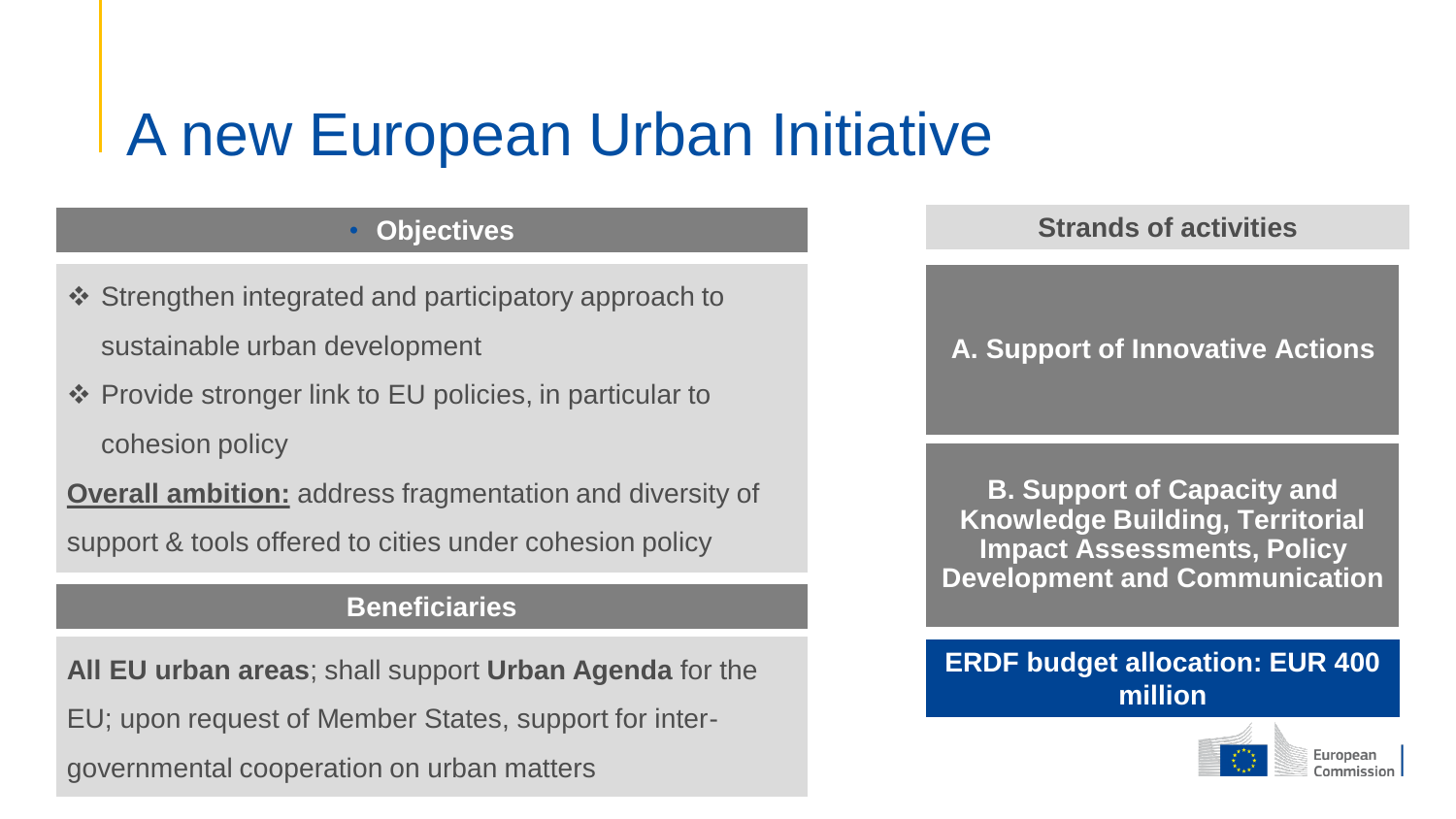

### **The Urban Agenda of the European Union: 14 priority themes and…**



#### **2 NEW PRIORITY THEMES**



**Culture/Cultural Heritage** 



**Security in Public Spaces** 



*Cohesion policy*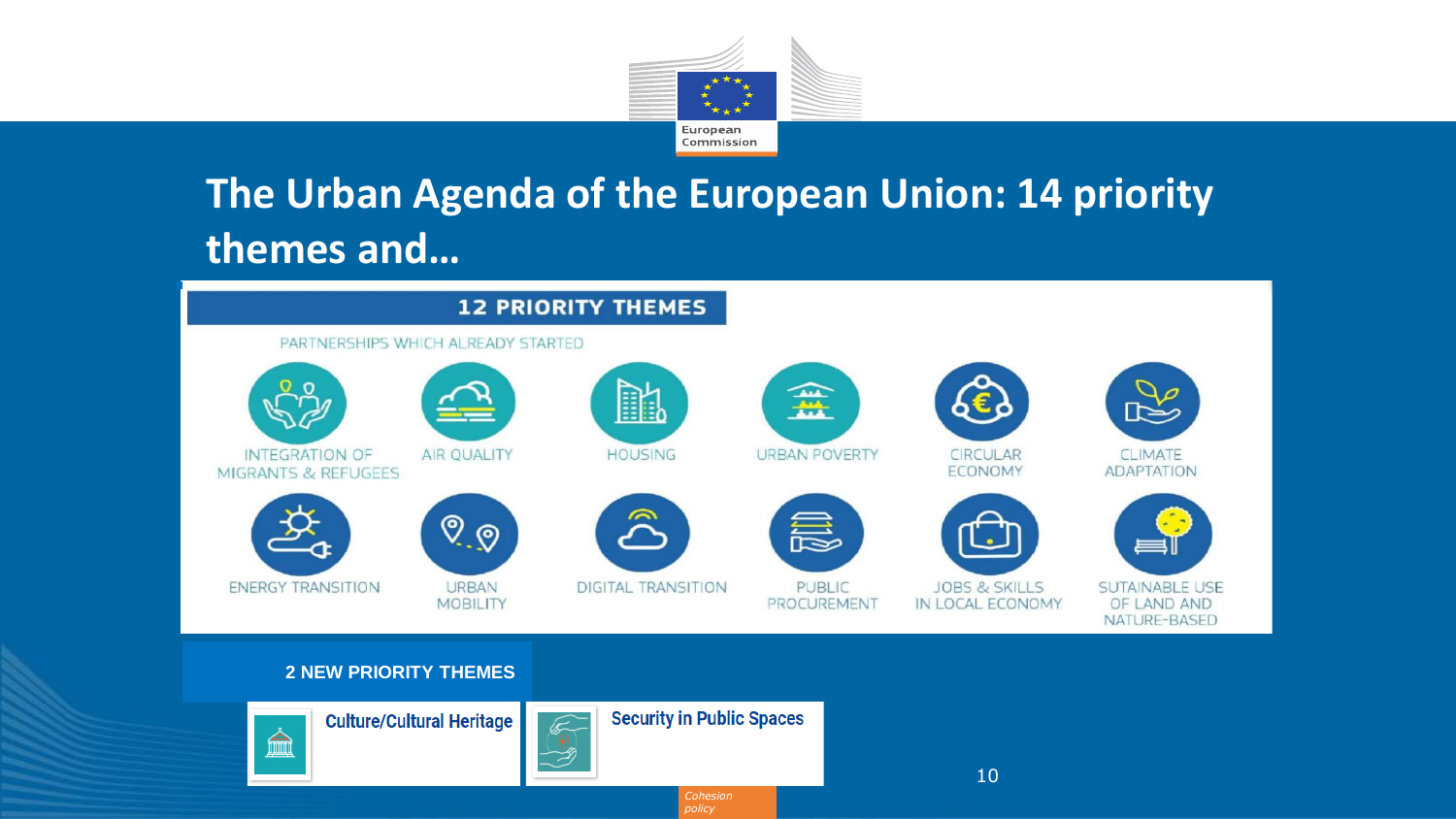

### **…and the UN's Sustainable Development Goals**



Nr. 15 Ecological protection

Nr. 17 Partnership for the Development Goals